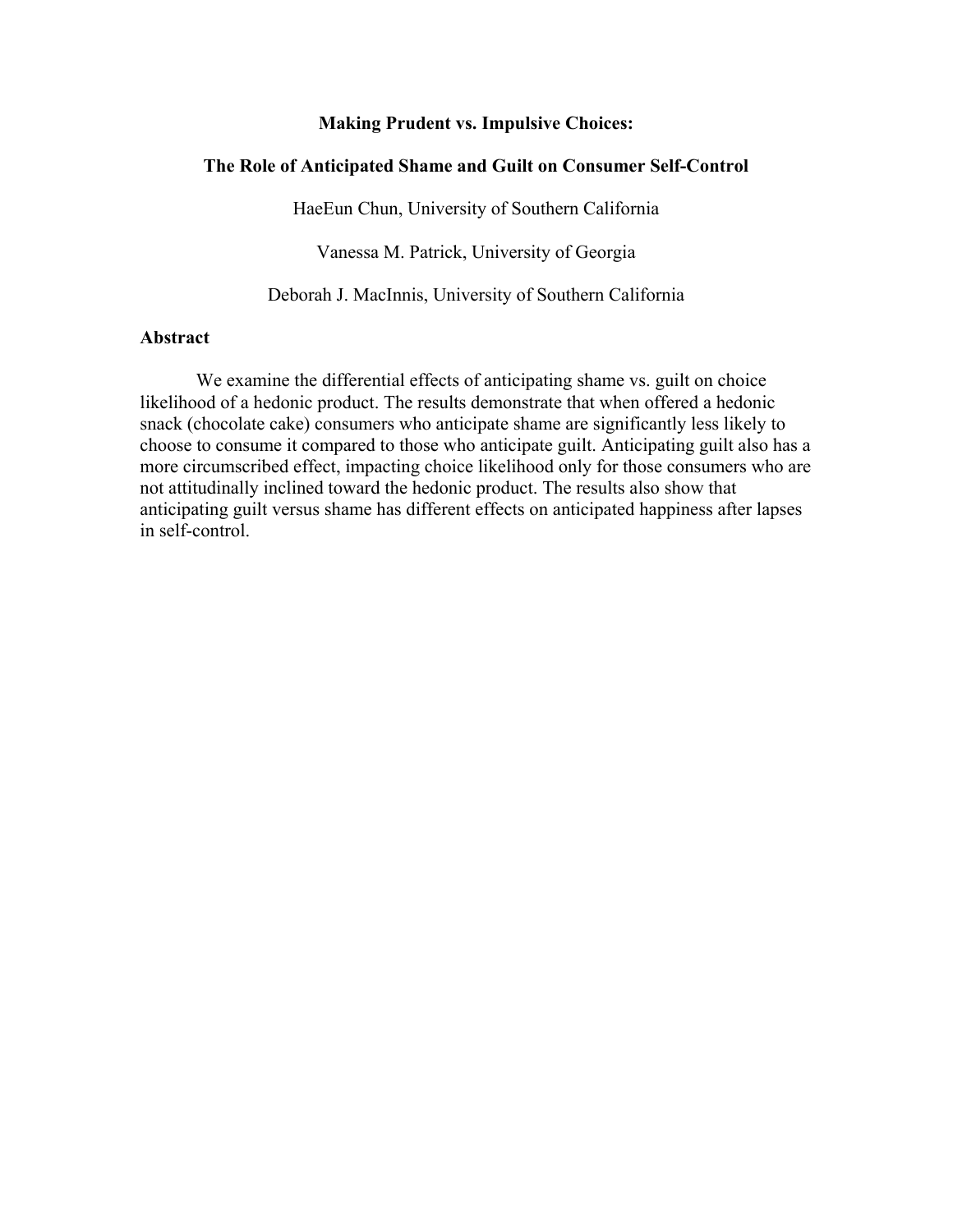# **Making Prudent vs. Impulsive Choices: The Role of Anticipated Shame and Guilt on Consumer Self-Control**

HaeEun Chun, University of Southern California Vanessa M. Patrick, University of Georgia Deborah J. MacInnis, University of Southern California

Maria was dismayed at how much weight she had gained. It seemed that no matter how hard she tried, she just couldn't resist indulging in high calorie desserts. Vowing to remember how bad her overeating made her feel, she put a note on the box of left-over cake from her daughter's birthday party that reads "if you eat this, you will feel bad."

Two powerful negative emotions of self-condemnation are shame and guilt. While commonsense knowledge reminds us that these emotions are reactions to self-control failures, little is known about whether *anticipating* these emotions as a consequence of consumption will impact self-control. Hence, one objective of this paper is to examine whether anticipating shame and guilt from lapses in self-control influences actual selfcontrol. Although a limited body of literature has examined the impact of guilt on selfcontrol, knowledge of the impact of anticipated shame is lacking. Thus, a second objective of this research is to assess whether shame and guilt exert differential effects on consumer self-control. Finally, while many consumers are beset by problems of selfregulation as evidenced by overeating, overspending, compulsive shopping, gambling, smoking and drug use, not *all* consumers experience problems with consumer self-control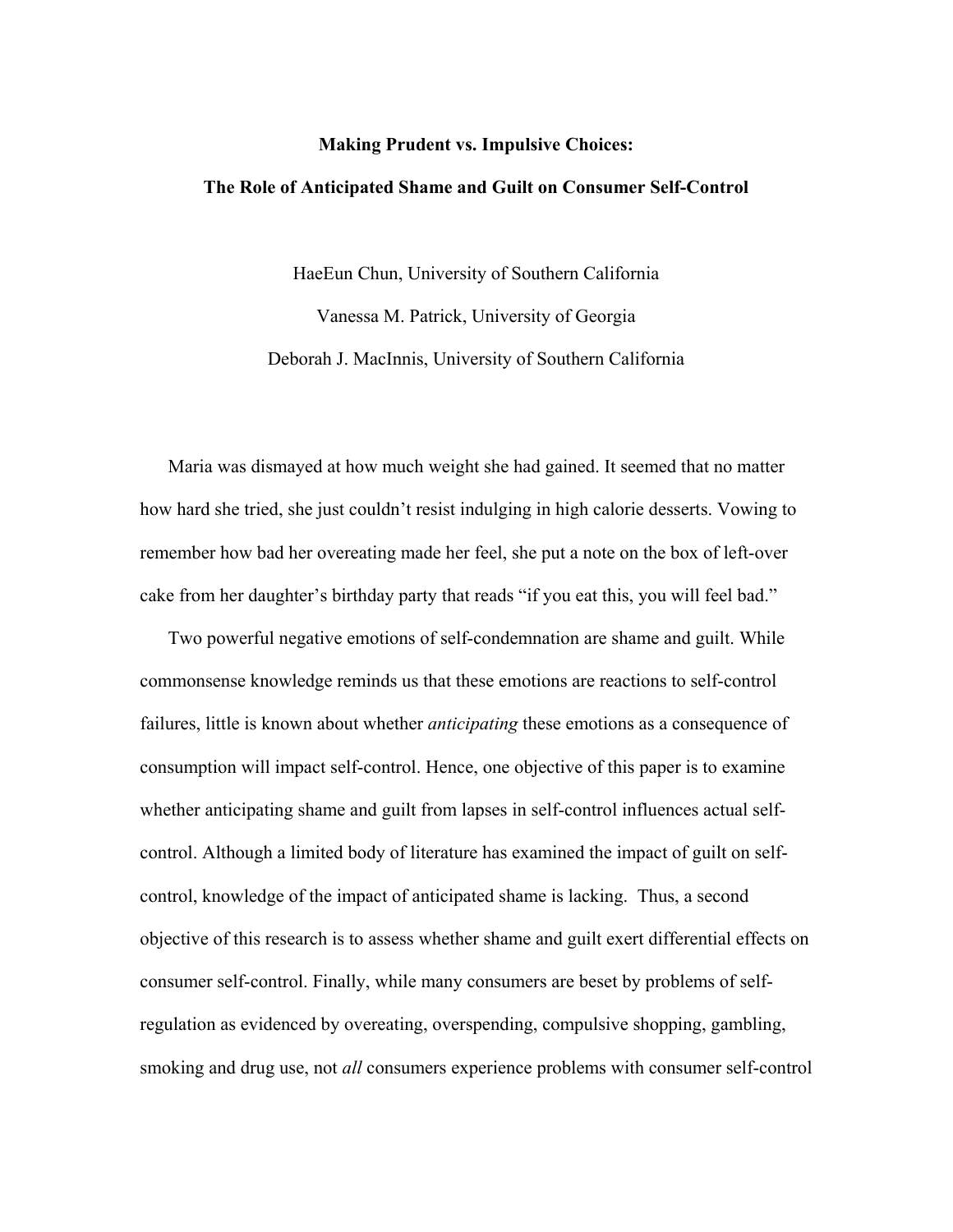equally. Thus, the third and final objective of this research is to examine whether shame and guilt have a differential impact on consumers whose personality or preferences make them differentially vulnerable to self-control lapses.

# **THEORY AND HYPOTHESES**

#### **Anticipated Affect and Self-Control**

Recent work in psychology and marketing has begun to examine anticipated or forecasted emotions and their impact on choice. Anticipated emotions (also called affective forecasts) refer to the prediction of the emotional consequences of decision outcomes (Gilbert *et al*. 1998; MacInnis *et al*. 2005), in this case, to the affective consequences of giving in or not giving in to an impulse.

Though research on anticipated affect and self-control is limited, the little that exists is intriguing. Bagozzi *et al*. (1998) found that anticipating positive emotions (including pride, joy and satisfaction) from self-regulatory success and negative emotions (including guilt, regret and sadness) from self-regulatory failure predicted dieting intentions, plans, and dieting-related actions. Other studies have addressed the relative impact of anticipated positive emotions associated with achieving a goal (e.g., delighted, happy, proud) versus negative emotions from not achieving a goal (e.g., guilty, regretful, sad) on impulse control (Bagozzi *et al.* 2003; Perugini and Bagozzi 2001; Giner-Sorolla 2001).

An interesting and relevant extension to this literature concerns the impact of anticipated emotions of the same valence on self-control. As Lerner and Keltner (2001) point out, little work has been done to differentiate emotions of the same valence – and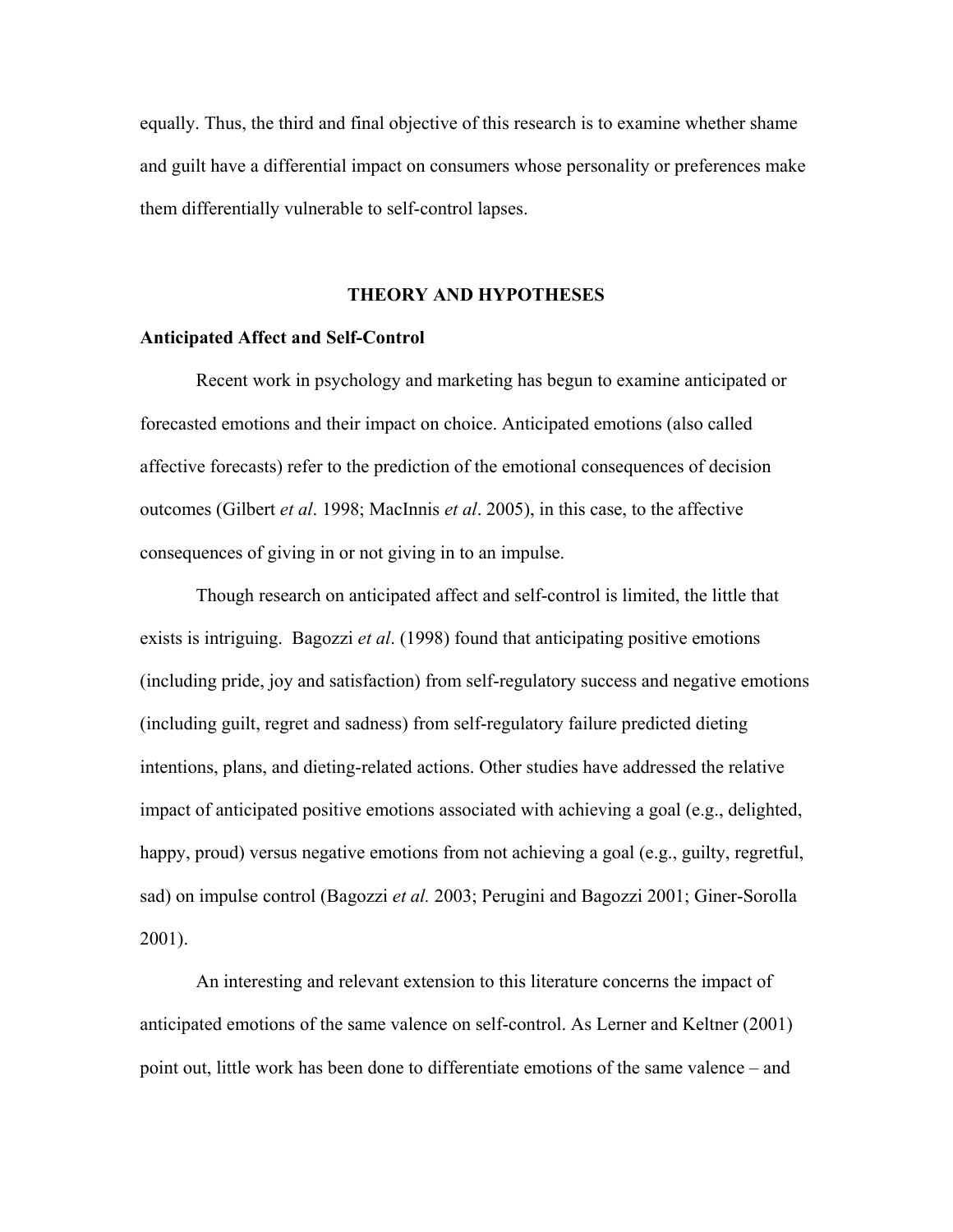this is particularly true in the context of affective forecasting. Relevant here are negative anticipated emotions presumed to arise from the failure to control impulses and consume a hedonic product. Although Bagozzi *et al*. (1998, 2001) found that anticipating negative emotions like shame and guilt can facilitate impulse control, they did not assess whether each emotion can itself impact self-control. Because both are negative emotions induced from moral transgressions, one might expect that either shame or guilt can impact selfcontrol compared to not anticipating any emotions.

*H1: Compared to consumers who do not anticipate the emotions presumed to arise from a hedonic choice, those who anticipate the (a) shame or (b) guilt from hedonic consumption will be more likely to exert self-control (and less likely to choose (consume) the hedonic product).* 

#### **The Differential Impact of Shame vs. Guilt on Self-Control**

 Lack of understanding of the potentially differential impact of shame vs. guilt on self-control is perhaps understandable because the two emotions are sometimes used interchangeably (Tangney and Dearing 2002). This lack of distinction is likely due to the fact that both are negative self-conscious emotions of self-condemnation that result in response to a moral transgression.

Notably though, cumulative empirical studies reveal that these two emotions are distinct. Shame is evoked from a perceived transgression of the self' (e.g., I *am* a horrible *person*) whereas guilt is evoked from a perceived transgression of one's 'behavior (e.g., I *did* that horrible *thing*) (Lewis 1971). Shame evokes counterfactuals of the self ("If only I weren't") whereas guilt evokes counterfactuals for actions ("If only I hadn't" for guilt) (Niedenthal *et al.* 1994). Finally, shame induces a behavioral motivation to hide, escape,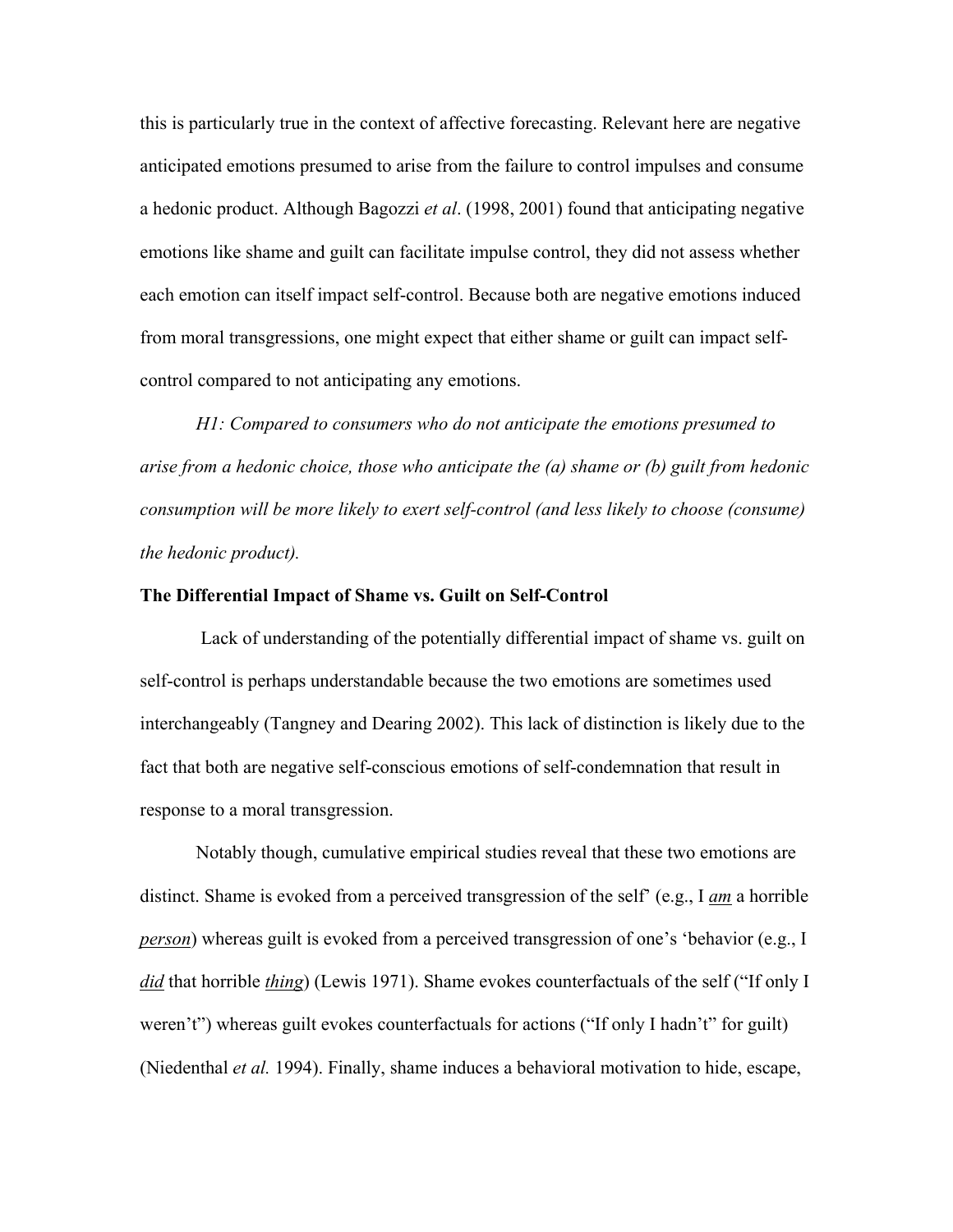sink or disappear from others and the situation (Lewis 1971). Guilt, on the other hand, induces a behavioral motivation to restore or make amends or atone for transgressions (Wicker *et al*. 1983; Tangney *et al*. 1996).

Notably these differences between shame and guilt are with regard to an experienced emotion. We theorize that these differences between shame and guilt manifest themselves even in anticipation, differentially influencing self-control. Past research finds that shame is a more powerful and intense emotional experience than guilt (e.g., Tangney et al. 1996; Roseman et al. 1994). Shame is often associated with a stronger physiological response and is more powerful by its implication of the self as the reason for the transgression. Guilt on the other hand involves a less potent physiological response and is a result of an appraisal that implicates one's behavior in the transgression. Furthermore, while guilt evokes the possibility of atonement for one's wrongdoing, shame evokes no such potential, and indeed further implicates the self for one's weakness. Hence, we predict that anticipating the accusation of the self is more likely to keep people from transgressing than anticipating the blame of a specific behavior. Shame may also induce more self-control by virtue of the fact that it is viewed as a more public emotion, whereas guilt has been viewed as a more private affair (i.e., reaction of one's internalized conscience to a breach of one's personal standards) (e.g., Ausubel 1955; Benedict 1946; Gehm and Scherer 1988). By virtue of its power, lack of atonement potential, and public element, we hypothesize that:

*H2: Consumers who anticipate shame from consuming a hedonic product will be more likely to engage in self-control (e.g., choose to forego the consumption of a hedonic product) than will consumers who anticipate guilt from consuming the hedonic product.*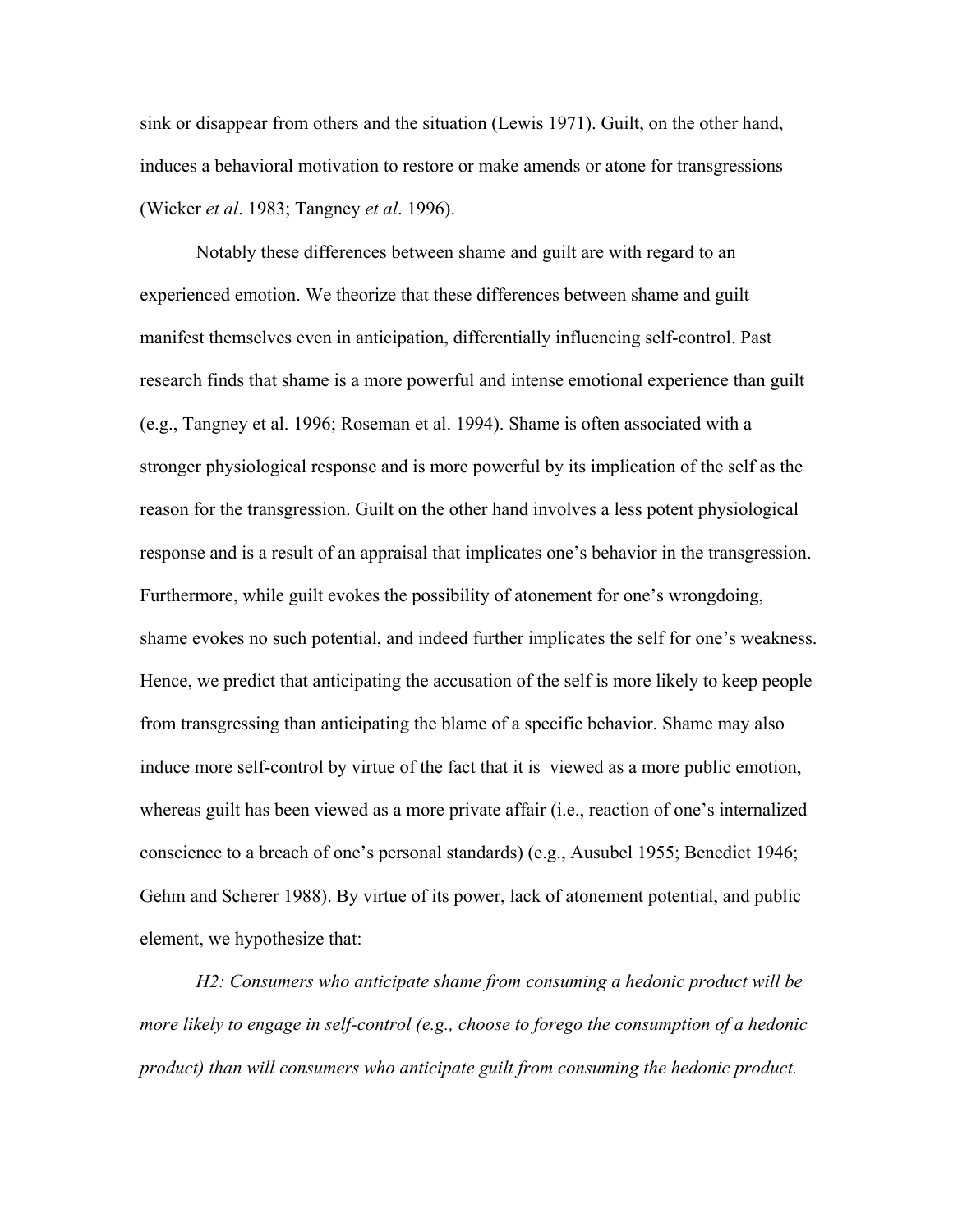### **Attitude toward Consuming the Hedonic Stimulus**

Notably, the importance of exerting self-control may be more or less important depending on consumers' apriori predisposition to engage in hedonic choice. The same hedonic choice (e.g., eating chocolate cake) may be extremely appealing to some consumers and less appealing to others given apriori attitudes toward the hedonic product. Hence, an interesting extension to H1 and H2 concerns whether shame and guilt exert an equivalent impact on self-control for consumers with positive vs. neutral attitudes toward the hedonic product.

We predict that for consumers for who have neutral attitudes toward the hedonic product anticipating either shame or guilt will impact self-control. Because the consumption item induces limited attraction, anticipating either negative emotion should induce greater self-control than not anticipating these negative emotions.

*H3: For consumers with neutral attitudes toward consuming the hedonic product, anticipating either shame or guilt from consumption will have a greater impact on selfcontrol than will not anticipating either emotion.* 

However, for consumers who are most vulnerable to self-control lapses—those with a positive attitude toward consuming the hedonic product-- shame may exert a greater impact on self-control than will guilt. Because attitudes are more positive, the allure of the product is greater, requiring a strong emotion like shame to induce self control. We thus hypothesize that:

*H4: For consumers who have a positive attitude toward consuming a hedonic product, anticipating shame from consumption will have a greater impact on self-control than will anticipating guilt.*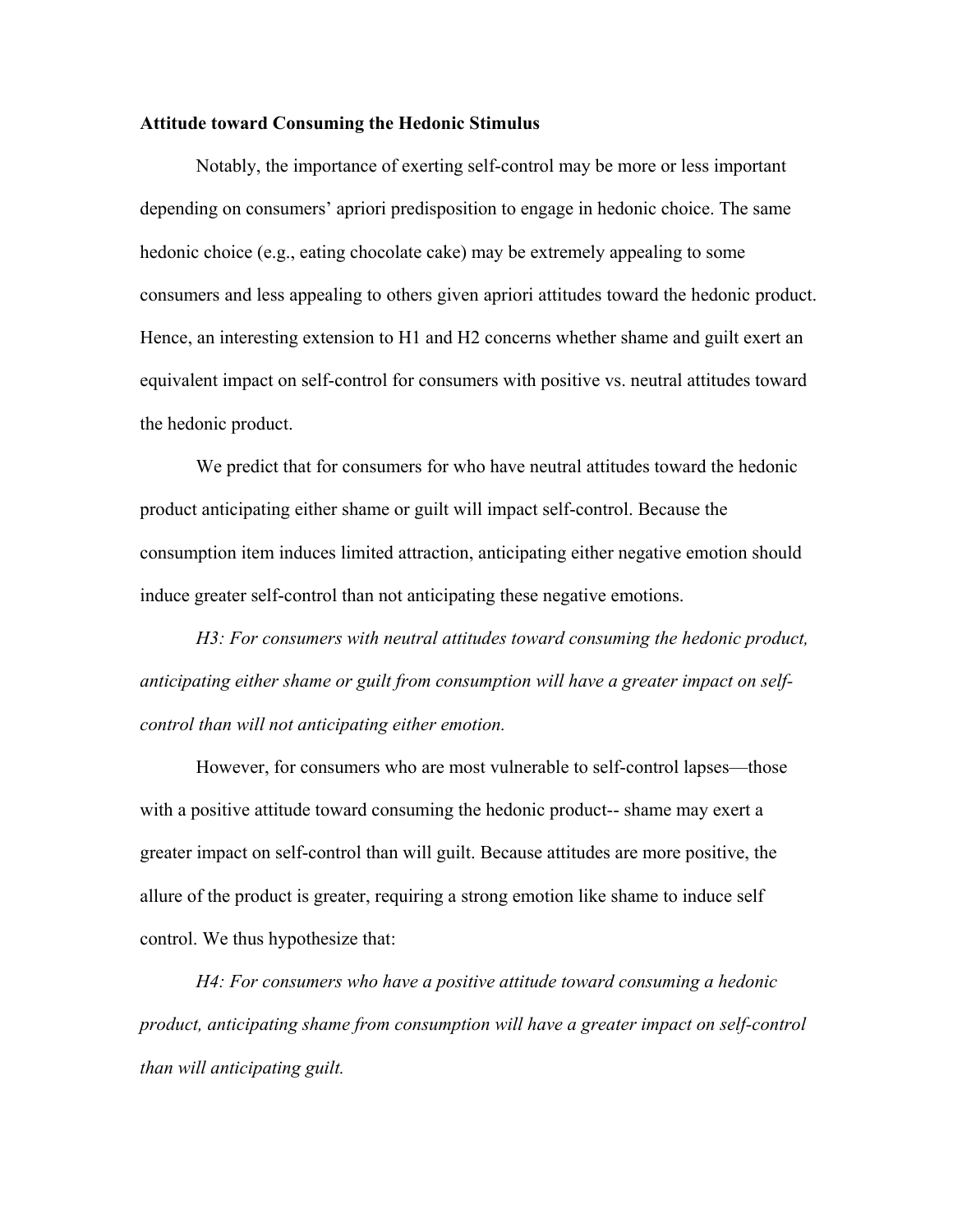### **Anticipated Happiness from Self-Control or Lack Thereof-**

Self-control in the context of hedonic choice involves a trade-off between shortterm vs. long-term happiness. This notion is consistent with the idea that preferences can be time inconsistent (Hoch and Lowenstein 1991; Metcalf and Mischel 1999; Giner-Sorolla 2001). Lapses in self-control brings about short-term happiness as impulses are indulged—though longer-term consequences like shame and guilt may be subsequently experienced. On the other hand, engaging in self-control often sacrifices short-term pleasures for longer-term happiness. Delaying gratification in the present can induce a larger and bigger reward—which presumably will induce greater happiness than would succumbing to short-term gratifications.

An interesting question regarding anticipated shame and guilt is whether they evoke similar effects on anticipated happiness in the short term as a consequence of giving in to impulses and engaging in hedonic consumption. Once consumers decide to commit themselves to indulge even after anticipating guilt associated with consumption, it is more likely that they justify their decision to consume with inflated anticipatory happiness. The fact that guilt implicates the transgression of the specific behavior also implies the motivational readiness to discount their transgression as a one-time, transient incident. As the term, guilty pleasure (Giner-Sorolla 2001), signifies, anticipating guilt, once committed to indulge, may inflate anticipated happiness about consuming the impulse-laden product as a (consequence of) post-decision justification.

On the other hand, since shame is a more intense emotion that arises from the appraisal of the transgression of the self (Lewis 1971), it is likely that one's decision to indulge cannot be easily justified. Moreover, the transgression is less easily discounted as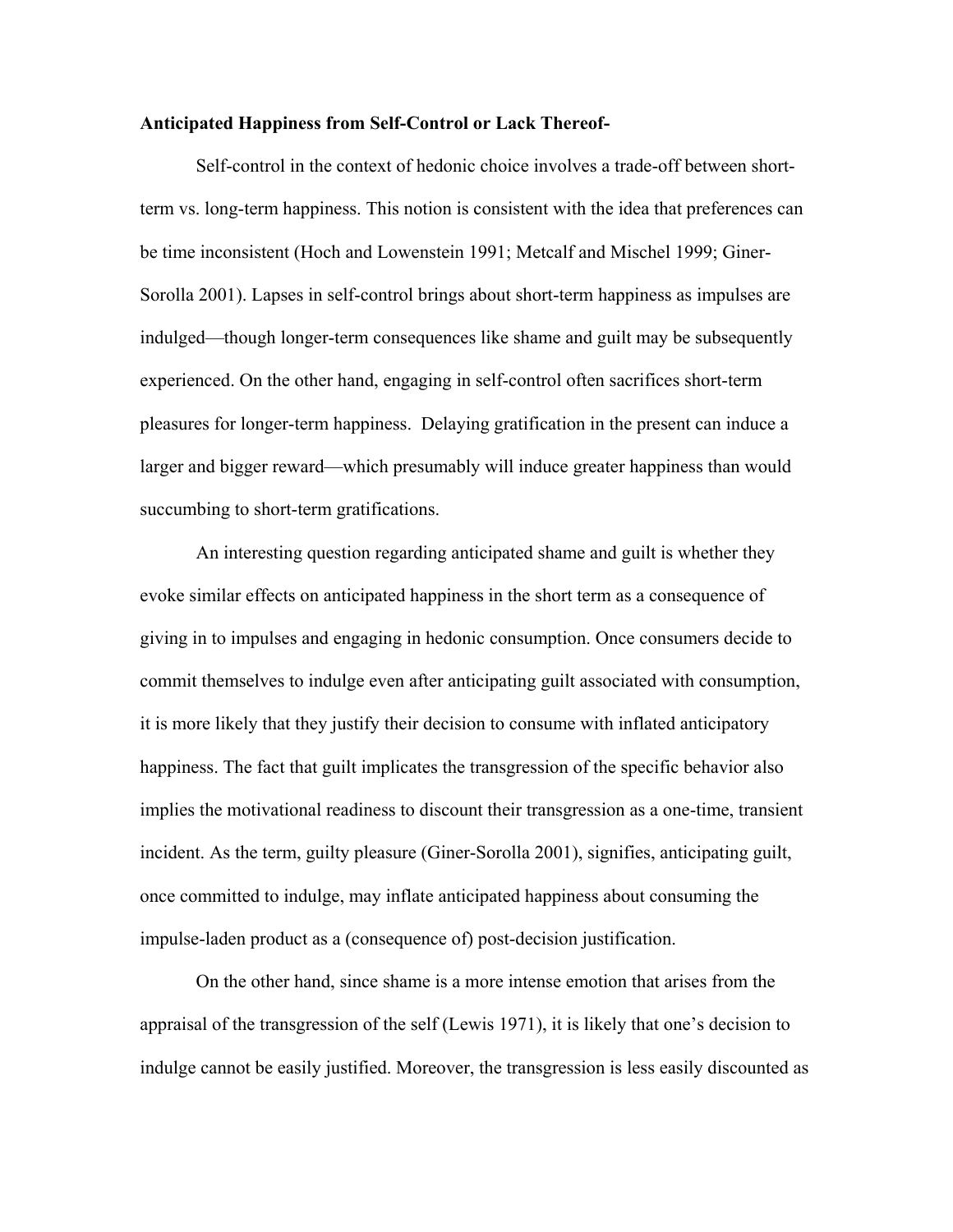a one-time, fleeting misbehavior since it implicates the self, tarnishing one's self-image. Therefore, we predict that consumers who anticipated shame, but still consume the hedonic product, are likely to anticipate less happiness from consumption than are consumers who anticipate guilt.

*H5: Consumers who anticipate guilt from consuming a hedonic product will be more likely to anticipate happiness following hedonic consumption compared to consumers who anticipate shame.* 

#### **Individual Differences in Impulsivity**

Self-control is more difficult for consumers with chronic tendencies toward impulsive behavior. Consumer impulsivity has been widely regarded as an important individual difference variable in self-control (Puri 1996). The impact of shame and guilt on the effects noted above would be noteworthy if they remained robust even after controlling for individual differences in impulsivity.

### **EMPIRICAL INVESTIGATION**

### **Method**

H1-H5 were examined in a 3 (anticipated emotion: shame, guilt, no emotion control) X 2 (attitude toward the hedonic product: positive vs. neutral) experiment. Ninety-one participants were randomly assigned to one of the three anticipated emotion conditions. Attitude toward the hedonic product served as a measured variable.

Respondents were shown a delicious-looking chocolate cake at the start of a computer-based questionnaire and were asked to imagine that it was placed in front of them. To manipulate anticipated emotion, respondents were then told that although they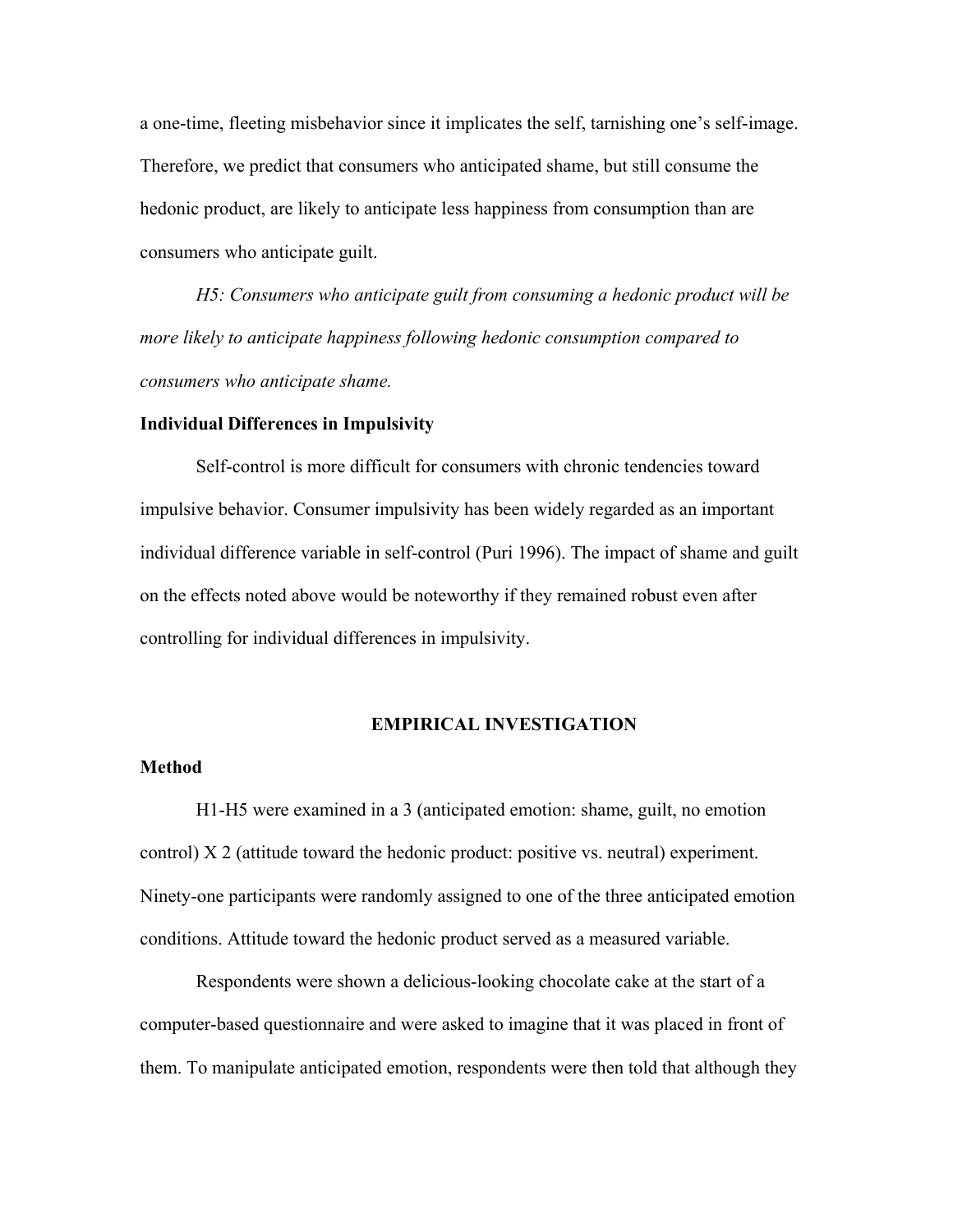wanted to reach out and take a bite of the cake, they stopped for a moment to anticipate how guilty (vs. ashamed) eating the cake would make them feel. The control condition was not given any instructions to anticipate emotions.

Respondents then completed a set of questions designed to measure how likely they were to eat the cake  $(1 = not at all likely; 9 = very likely)$ , their anticipated happiness from eating the cake  $(1 = not at all; 9 = very much)$  and manipulation checks for anticipated shame and guilt  $(1 = not at all; 9 = very much)$ . Individual differences in attitudes toward eating chocolate cake were also measured using a 3-item 9-point scale (favorable, positive, good; Cronbach's  $\alpha$  = .92). The three items were averaged to yield a scale of attitude toward eating cake. A median split divided participants into positive vs. neutral attitude conditions (Median =  $6.33$ ; M = 7.99 for positive and M = 4.38 for neutral). To control for individual differences in consumer impulsivity, a scale adapted from Puri (1996) was used as a covariate in the results presented below.

# **Results**

*Manipulation Check.* The results confirmed that participants in the experimental conditions anticipated the emotions they were instructed to anticipate  $(M's = 4.58$  and 4.61 for anticipated guilt and shame respectively) in the context of eating the cake.

*Choice Likelihood.* A 3 (anticipated emotion) X 2 (attitude) ANCOVA on the choice likelihood as the dependent variable and consumer impulsivity as a covariate revealed a significant main effect for anticipated emotion  $(F(2, 84) = 4.77, p < .05)$  and a significant main effect for prior attitudes toward cake  $(F(1, 84) = 18.50, p \le 0.001)$ . As expected, the main effect of attitudes showed that consumers who had positive attitudes toward eating cake were more likely to choose it (and forego impulse control;  $M = 6.93$ )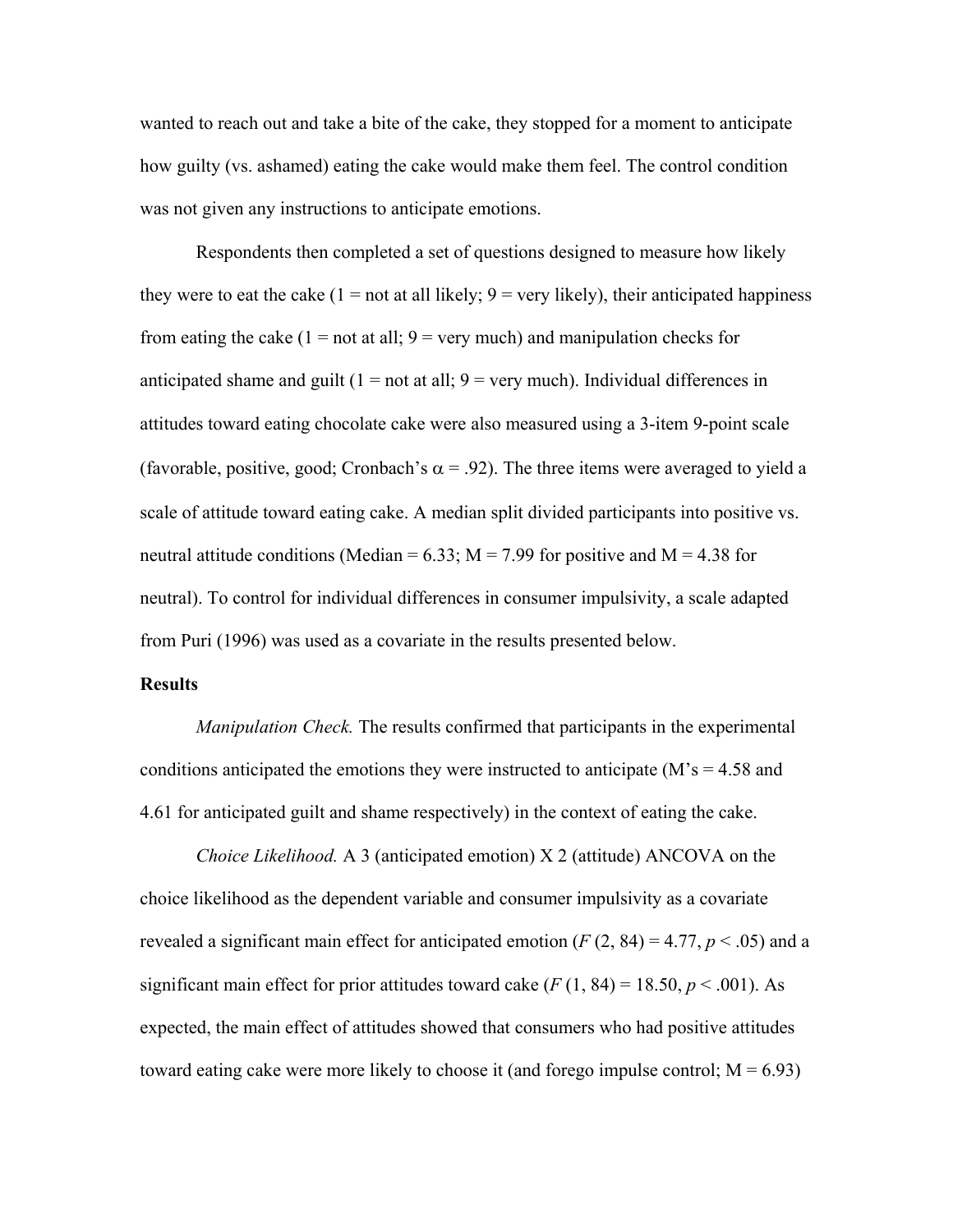compared to consumers who had a neutral attitude toward consuming the hedonic product  $(M = 4.65)$ . The main effect for anticipated emotion showed that anticipating shame  $(M = 4.65)$ 4.66) resulted in greater self-control than anticipating either guilt (M= 6.04) or the control condition (M= 6.68). These results support H1a and H2.

However, we observed no support for H1b. Consumers who anticipated guilt did not show greater self-control (M= 6.04) than consumers in the no emotion control condition ( $M=6.68$ ).

# **Figure 1**

# **The effect of anticipated emotion and attitude toward consuming the hedonic product on choice likelihood**



<sup>a,b,c</sup> Means with different superscripts are different at  $p < 0.05$ .

Post-hoc contrasts showed that for consumers with neutral attitudes toward the hedonic product showed reduced choice likelihood when they anticipated guilt ( $M =$ 4.55) or shame  $(M = 3.62)$  compared to consumers in the no emotion control condition (M= 5.78). These results support H3.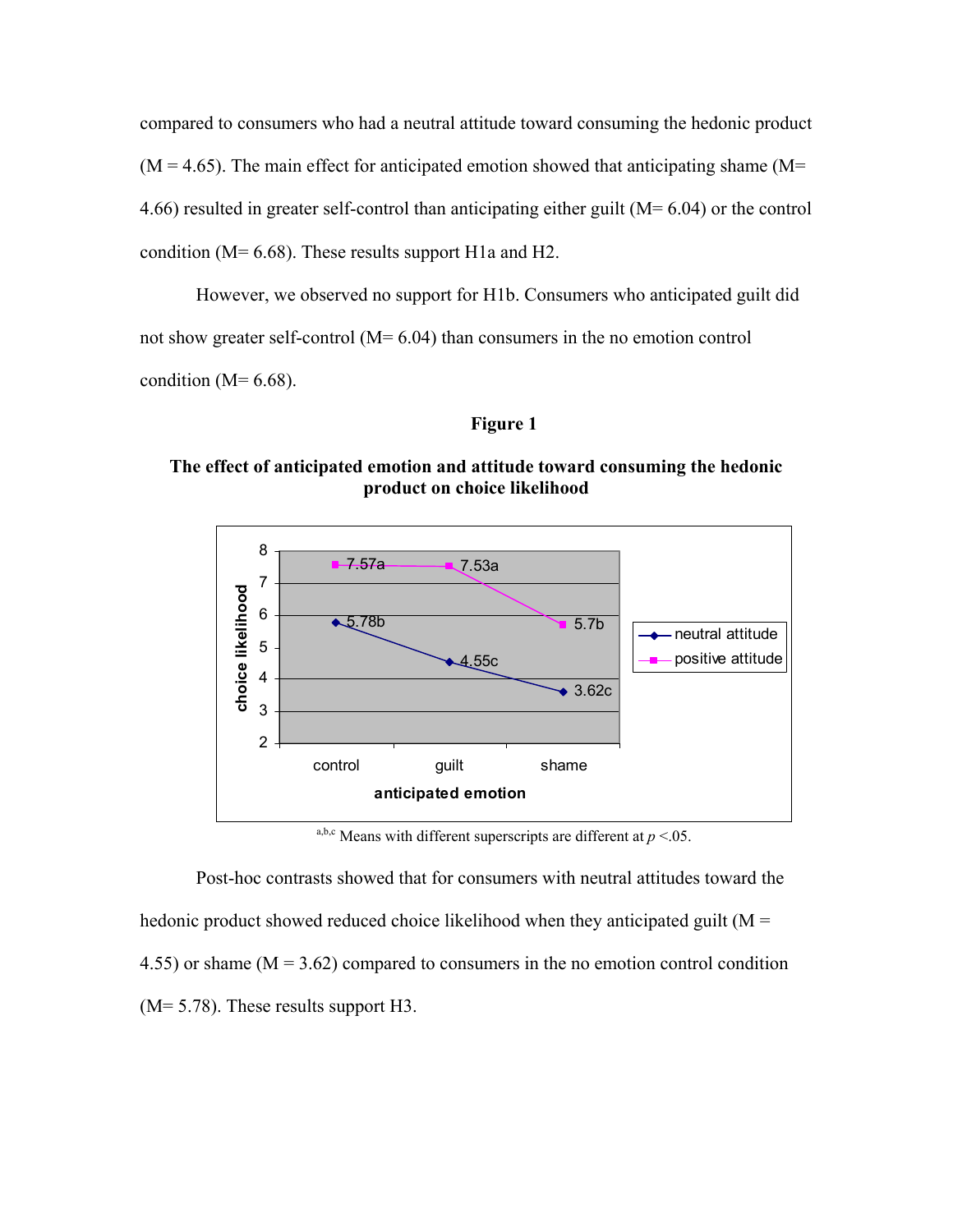The results also support H4. For consumers with positive attitudes toward consuming the hedonic product, anticipating shame had a greater impact on self-control  $(M= 5.7)$  than did anticipating guilt  $(M= 7.53)$  or not anticipating emotion  $(M= 7.57)$ .

Collectively, these results suggest that while anticipating shame has a consistently positive effect on self-control, the anticipation of guilt impacts self-control only for consumers who have a neutral attitude toward the hedonic product and are thus less predisposed to making an impulsive choice.

*Predicted Happiness.* Respondents who experienced a lapse in self-control and decided to choose the cake were asked to predict how happy they would be after eating the cake. A 3 (anticipated emotion) X 2 (attitude toward eating chocolate cake) ANCOVA with consumer impulsivity as a covariate revealed a significant main effect for anticipated emotions  $(F(2, 48) = 4.29, p < .05)$  and a significant main effect for prior attitudes toward cake  $(F(1, 84) = 7.55, p < .01)$ . The results were replicated in a regression analysis which used a continuous measure of attitudes (vs. a median split).

The main effect of anticipated emotions showed that consumers who anticipated guilt anticipated feelings significantly happier  $(M = 7.34)$  after consuming the cake than consumers who anticipated shame ( $M = 5.86$ ) or control consumers ( $M = 6.36$ ). These effects support H5. The main effect of prior attitudes toward cake showed that consumers who held a positive attitude toward cake  $(M = 7.13)$  anticipated feeling happier following hedonic consumption than consumers who held a neutral attitude toward cake  $(M = 5.91)$ .

 Post-hoc contrasts shown in Figure 2 revealed several interesting effects. First, consumers who anticipated guilt from consumption also anticipated greater happiness from consumption than did consumers who anticipated shame—regardless of their prior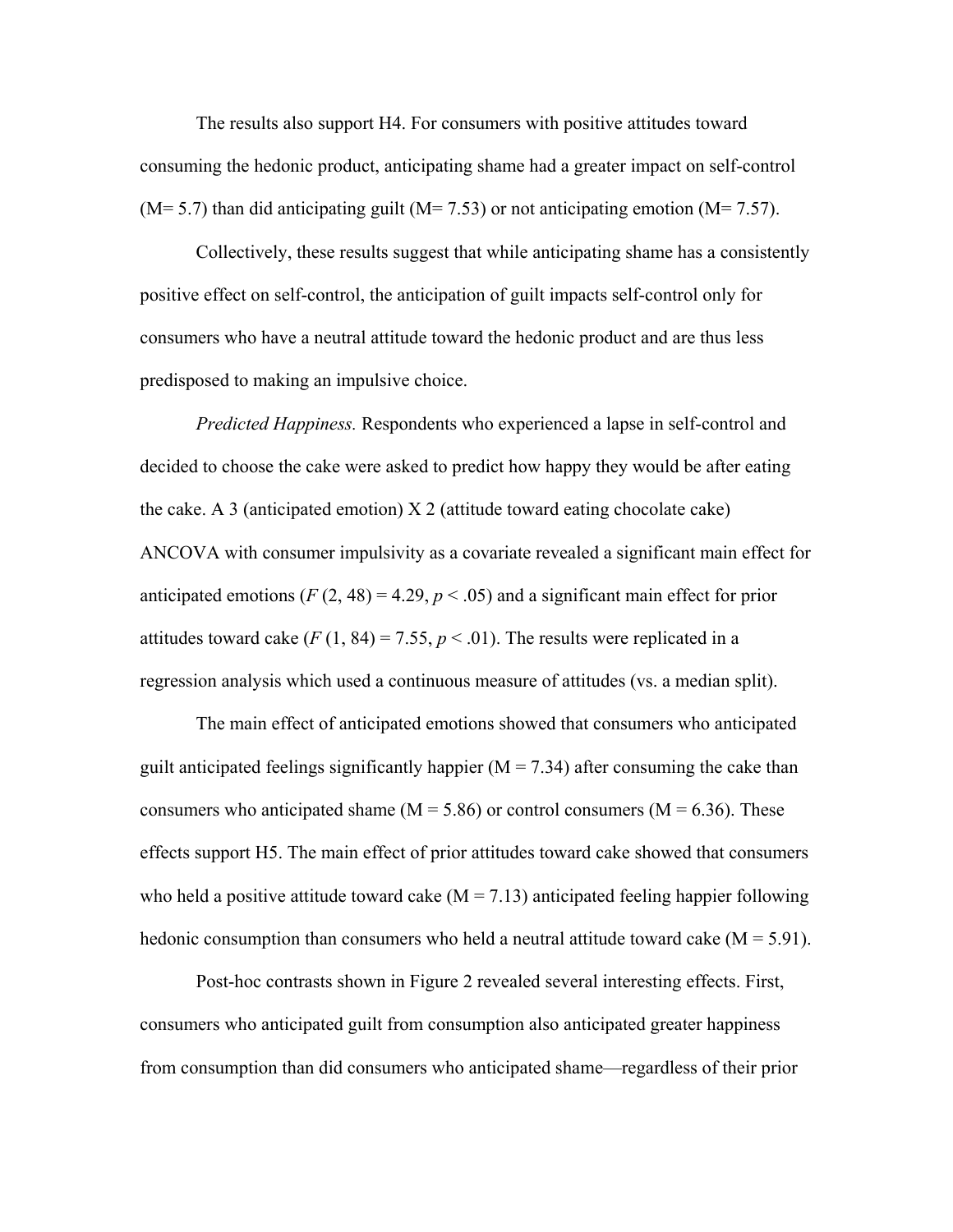attitudes toward cake. Second, for consumers with neutral attitudes toward cake anticipating guilt led to higher anticipated happiness from consumption than did not anticipating any emotion. Third, and most interestingly, even consumers who were not favorably disposed toward the hedonic product but who anticipated guilt showed just as much anticipated happiness from consumption as those who were favorably disposed toward the product. The fact that both consumers with favorable and neutral attitudes toward cake anticipated equivalent levels of post-consumption happiness from hedonic consumption suggests a potential association between guilt and pleasure (Giner-Sorolla 2001). The results are also consistent with the recent finding that showed the association between the concepts of "unhealthy" and "tasty" operates on an implicit level (Raghunathan *et al*. 2006).

**Figure 2** 

**Anticipated Happiness for Consumers Who Decided to Consume the Hedonic Product** 



a,b,c,d Means with different superscripts are different at  $p < 0.05$ .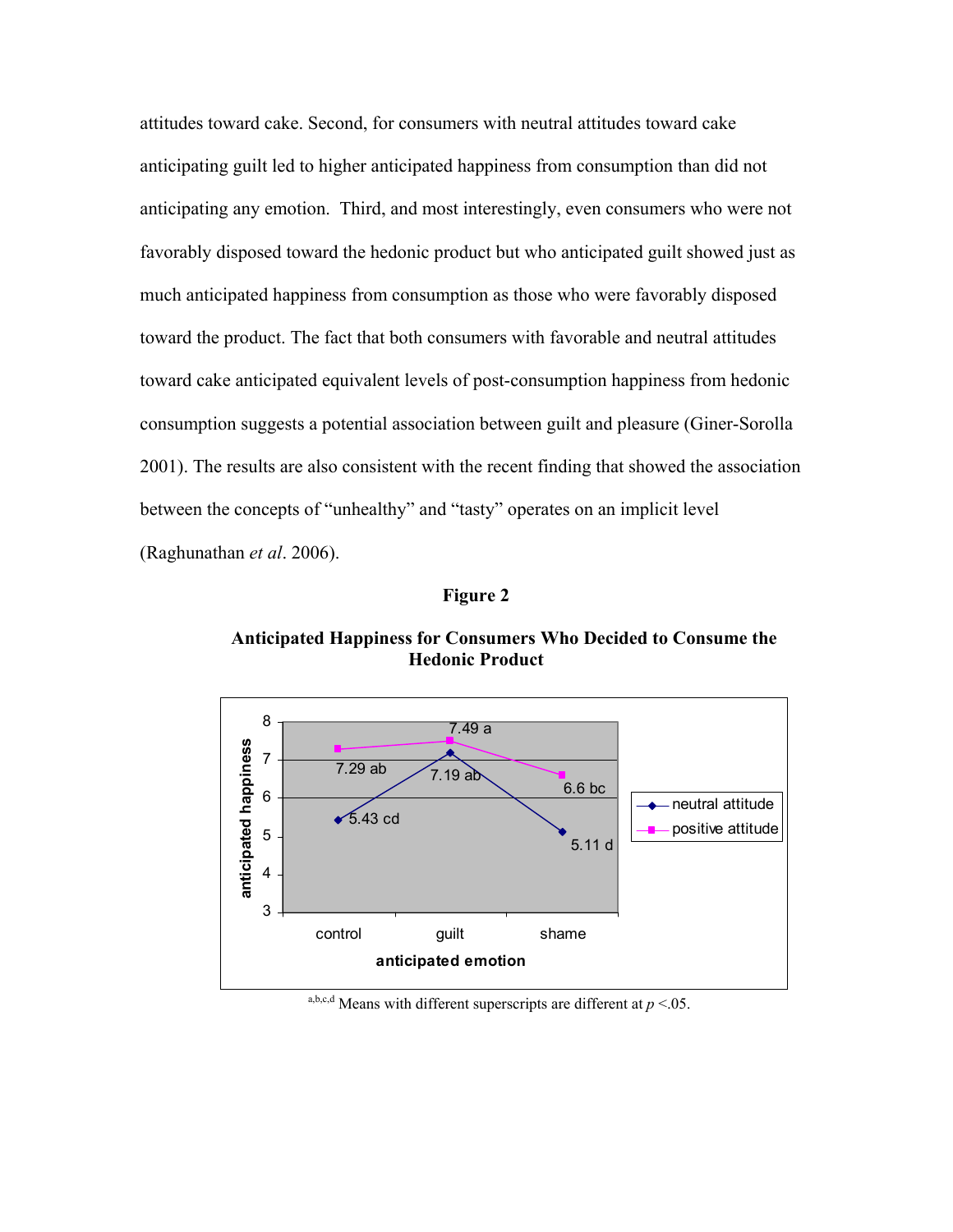#### **DISCUSSION**

Although prior research suggests that anticipating the emotions that might result from consumption impacts choice of hedonic products, our results extend this research by suggesting that two negative emotions of the same valence (shame vs. guilt) have different effects on both self-control and anticipated happiness from self-control failures.

We find that compared to conditions where consumers do not anticipate emotions from choice, those who anticipate shame are significantly less likely to make a hedonic choice (and hence are significantly more likely to engage in self-control). The impact of anticipated guilt on self-control, however, appears to depend on whether consumers have positive or neutral attitudes toward the hedonic product. Anticipating guilt seems to facilitate self-control, but only for those consumers who need it least—those who have neutral attitudes toward the hedonic product. For those who are pro-attitudinally inclined toward the hedonic product, anticipating guilt has no effect on self-control.

From the standpoint of happiness from consumption, we find that for consumers who chose to engage in hedonic consumption anticipated happiness with this decision varied as a function of both anticipated shame/guilt and attitudes. Consumers felt least happy with their decision to engage in hedonic consumption when they had a neutral attitude toward the hedonic product and anticipated feeling shame. Consumers who anticipated feeling guilty anticipated they would feel just as happy as consumers who did not anticipate any negative emotions when their attitudes toward the hedonic product were positive, and anticipated feeling even happier than those who did not anticipate any negative emotions when their attitudes were neutral. Therefore, anticipating guilt does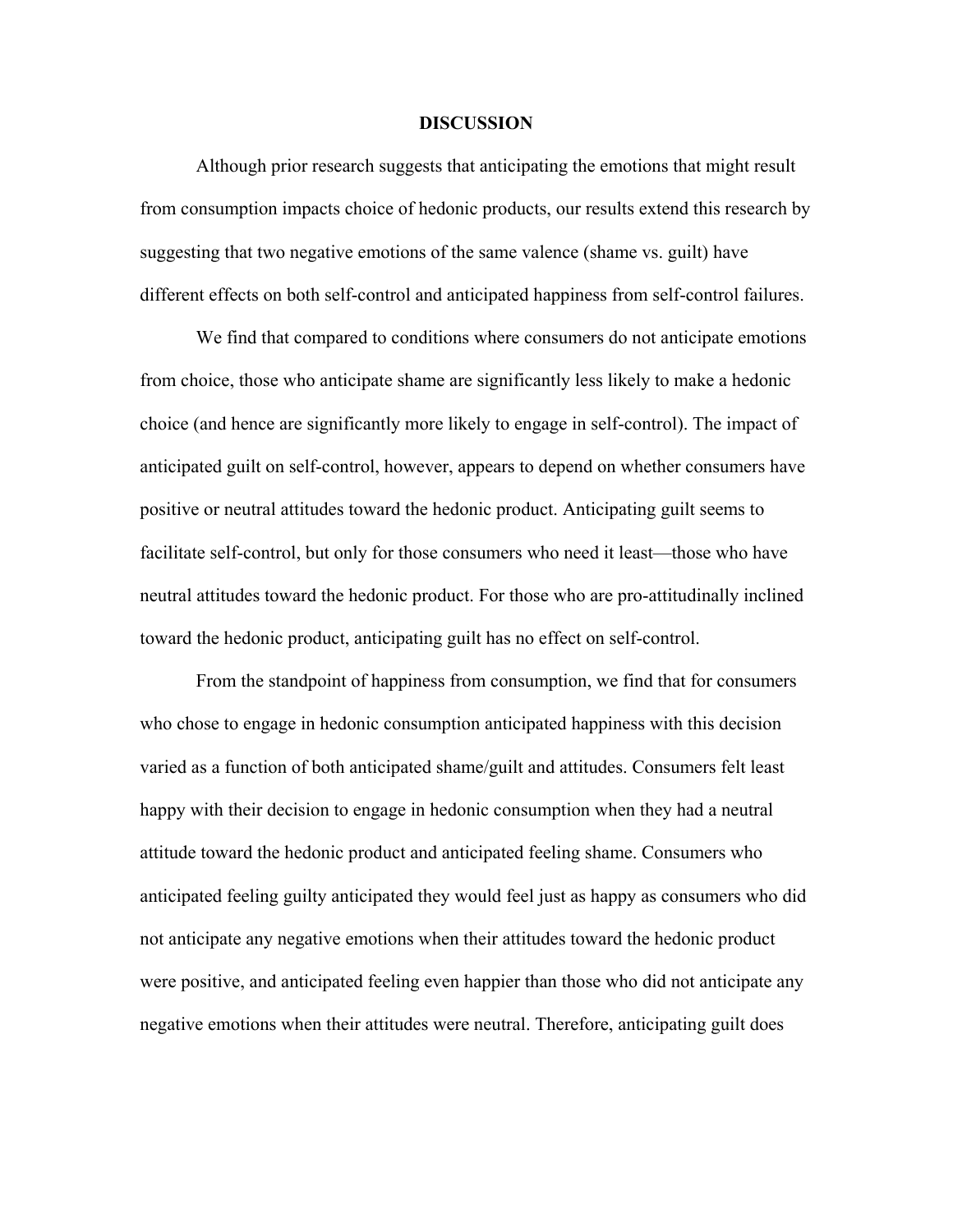not appear to deter anticipated happiness from choice for those who chose to engage in consumption.

The results provide an opportunity to revisit the conceptual distinction between experienced and anticipated emotions. We should note that affective forecasting is distinct from experienced affect. Anticipated emotions are cognitions about how one is likely to feel in the future. A rather constructive consequence of experienced guilt (e.g., motivation to undo the error) may exert less influence when anticipated. In the same way, shame can exert a more powerful influence when anticipated than when experienced in the context of self-control. Anticipating negative consequences of shame such as passivity and desire to escape and hide can serve as a more powerful means to regulate impulses. We weigh the emotional consequences of the events and direct our motivation and behavior in line with our affective prediction.

Interestingly, while shame is a far more intense negative emotion than guilt, anticipating future feelings of shame could potentially decrease the likelihood of experiencing future negative feelings by increasing self-control. Notably though, one wonders about the effects of anticipating shame on outcomes like depression or selfhatred when hedonic choice is rendered despite anticipated shame. In this sense, anticipating shame from consumption may make consumers more vulnerable to negative feelings and self-hatred.

Another limitation concerns the fact that we did not assess how much guilt or shame consumers in the control condition anticipated. It is possible that consumers in this condition naturally anticipated guilt (or shame). This might explain lack of difference in results between the control and the anticipated guilt conditions.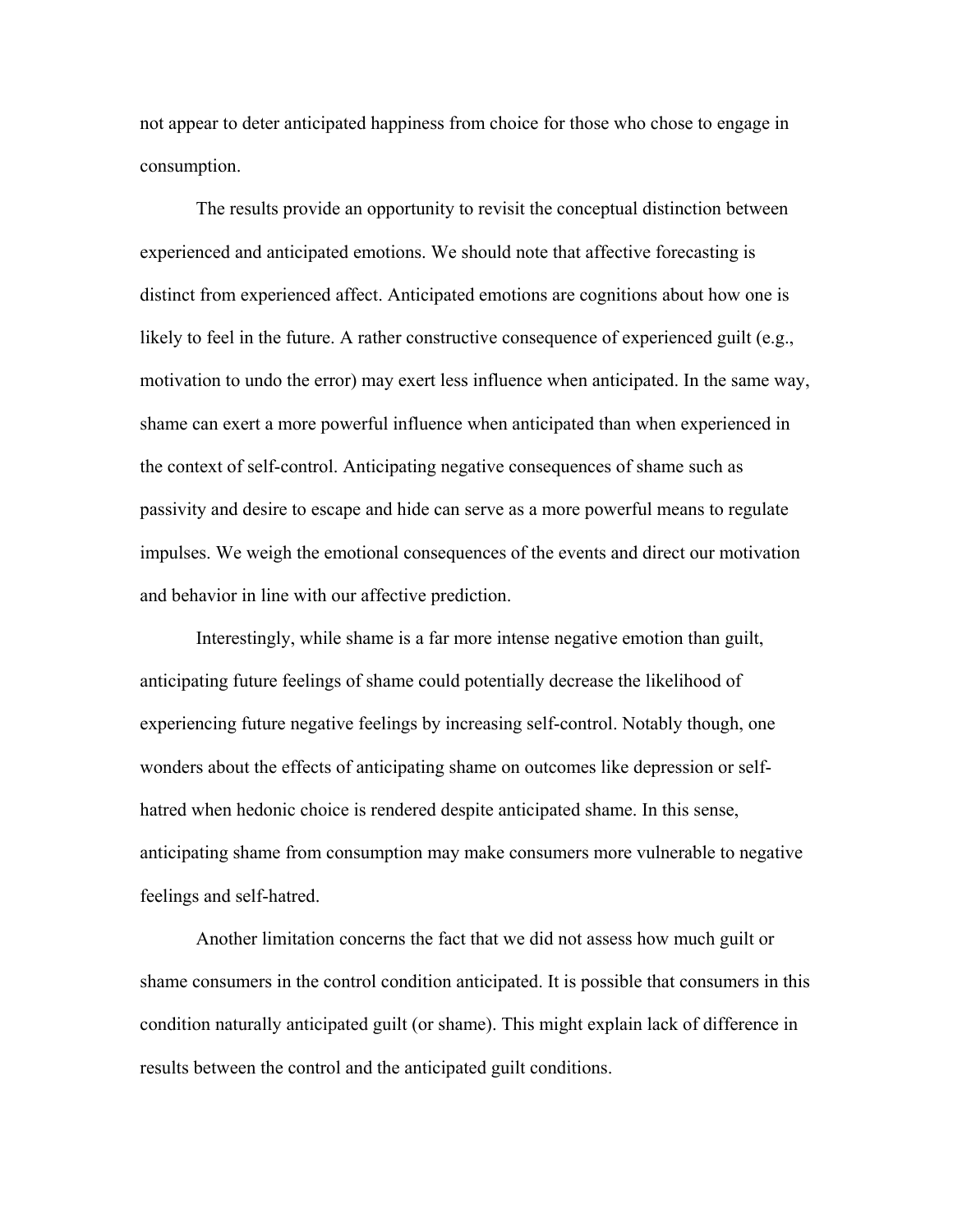The results of our study provide several opportunities for extension.

Anthropologist Ruth Benedict (1946) classifies cultures according to whether they use shame or guilt to regulate the social activities of their members. She posits that some Asian cultures are considered shame cultures whereas European and modern American cultures are considered to be guilt cultures. Future research might investigate crosscultural differences anticipating shame vs. guilt has on self-control.

The results of our study, while intriguing, are limited by virtue of the fact that self-control was assessed in terms of self-reports of choice likelihood. A stronger test would examine whether the effects we observe here are observed in the context of actual choice. On the other hand, these results were obtained even though a relatively nonpowerful inducement-- a photo of a chocolate cake (as opposed to an actual real-life temptation) was used as the stimulus (see Shiv and Fedorikhin 1999). Future research might examine the impact of anticipated shame and guilt in the context of real stimuli and actual choices. By comparing respondents' behavioral responses of the current study with those using actual stimuli, we can tell how far off people can predict the behavior as a result of anticipated shame vs. guilt. Another interesting extension concerns the longterm impact of anticipated shame vs. guilt on self-control. Prior studies showed that selfregulatory strength can in fact be "worn out" like a muscle when mental efforts are prolonged (e.g., Muraven and Baumeister 2000; Schmeichel and Baumeister 2004). Considering that shame is a more powerful and intense emotion than guilt, anticipating shame over time may wear consumer's self-regulatory resources out more easily than anticipating guilt. One wonders whether a greater self-control ability induced by anticipating shame in the short-term can be extended to the long-term. Anticipating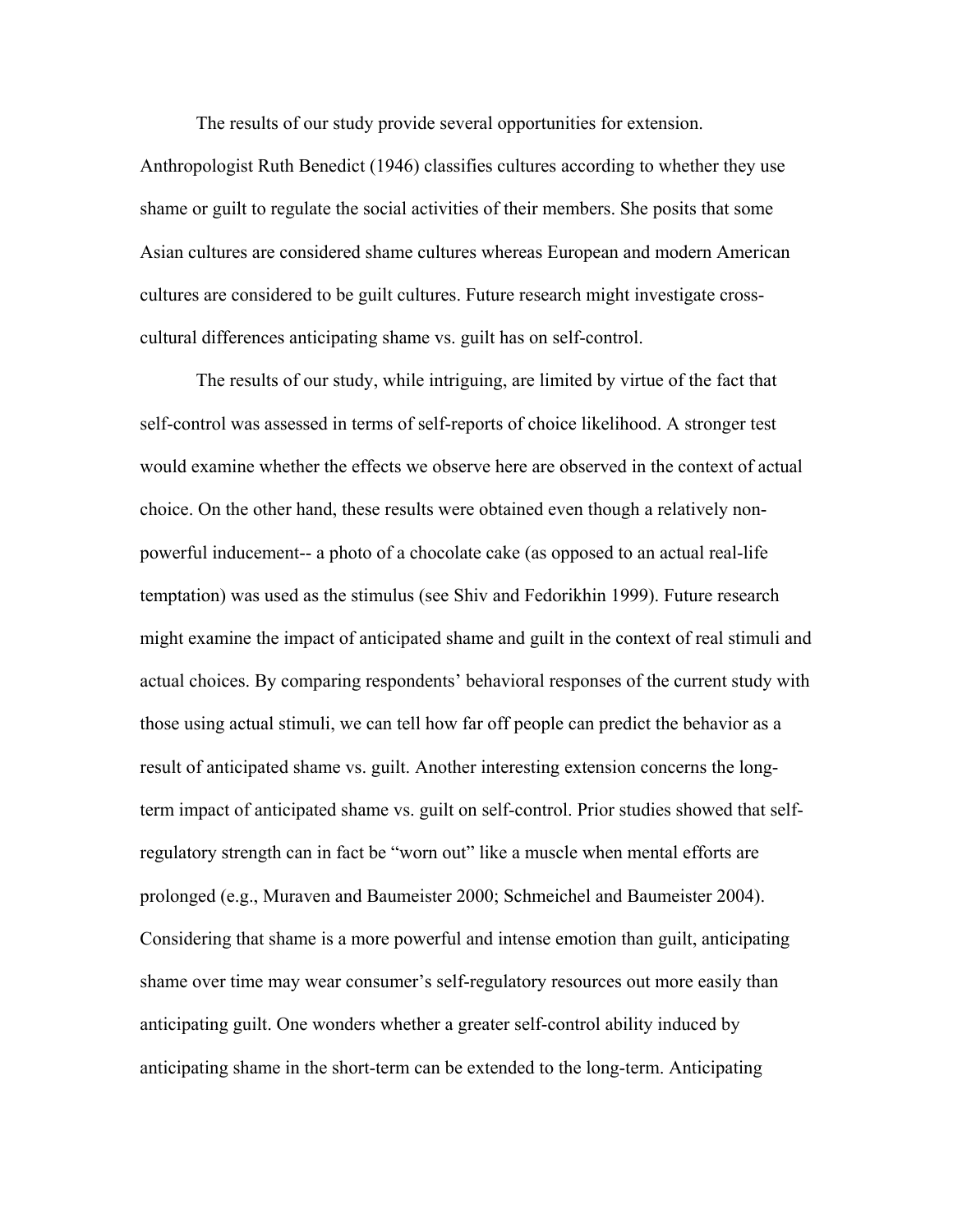shame may make one more vulnerable to relapse over the long term due to its intense mental efforts. The future research should examine the long-term impact of anticipated shame and guilt.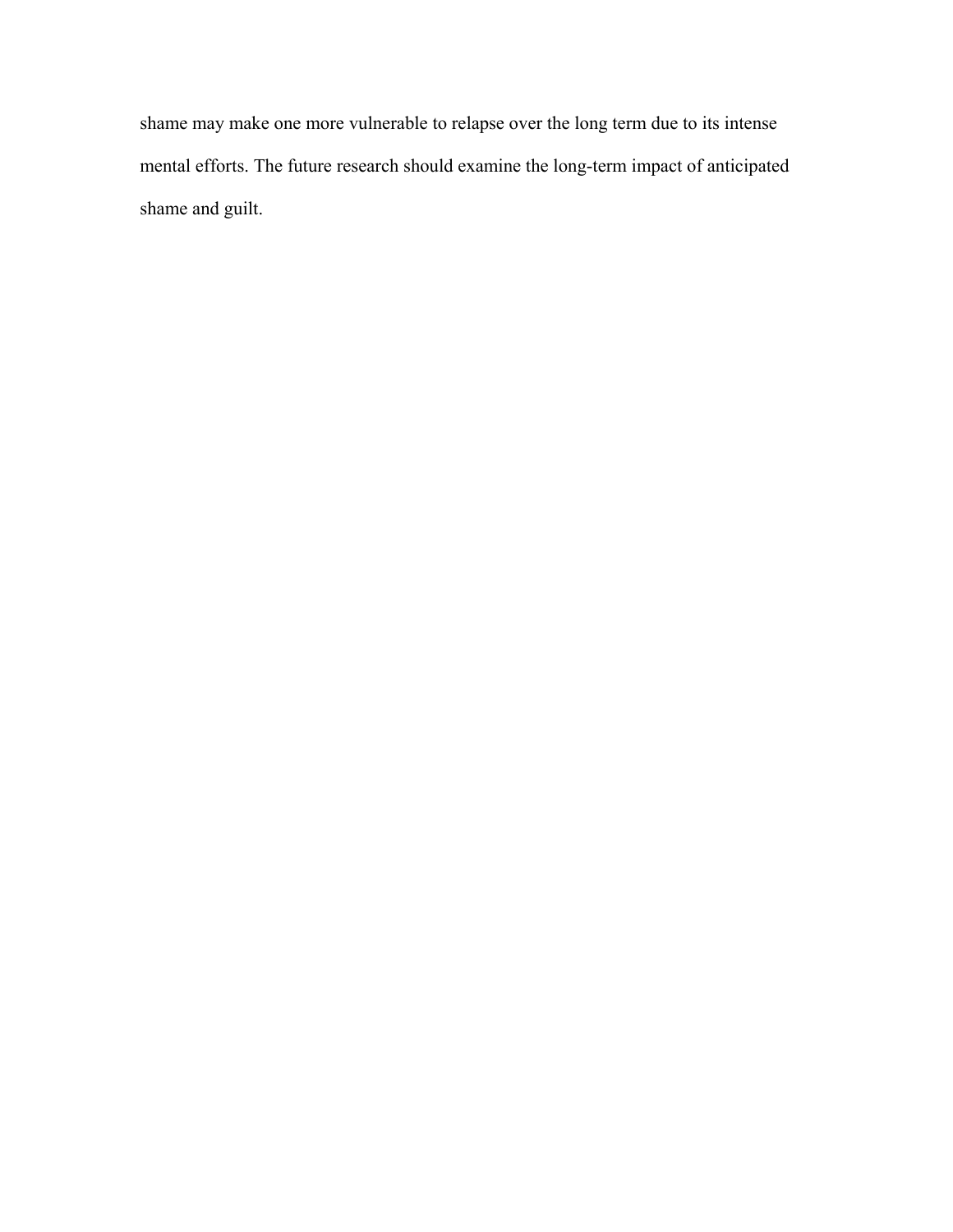# **REFERENCES**

- Ausubel, David P. (1995). "Relationships between Shame and Guilt in the Socialization Process," *Psychological Review*, 67, 378-390.
- Bagozzi, Richard P., Hans Baumgartner, and Rik Pieters (1998). "Goal-directed Emotions," *Cognition and Emotion,* 12 (1), 1-26.

Bagozzi, Richard P, Utpal M. Dholakia, and Suman Basuroy (2003). How Effortful Decisions Get Enacted: The Motivating Role of Decision Processes, Desires and Anticipated Emotions," *Journal of Behavioral Decision Making*, 16, 273-95.

- Benedict, Ruth. (1946). *The Chrysanthemum and the Sword: Patterns of Japanese Culture*. Boston: Houghton Mifflin.
- Gehm, T.L. and Klaus P. Scherer (1988). Relating Situation Evaluation to Emotion Differentiation: Nonmetric Analysis of Cross-Cultural Questionnaire Data, In K. R. Scherer (Ed.), *Facets of Emotion: Recent Research* (pp. 61-77). Hillsdale, NJ: Erlbaum.
- Gilbert, Daniel T., Elizabeth C. Pinel, Timothy D. Wilson, Stephen J. Blumberg, and Thalia P. Wheatley (1998). "Immune Neglect: A Source of Durability Bias in Affective Forecasting," *Journal of Personality and Social Psychology,* 75 (3), 617-38.
- Giner-Sorolla, Roger (2001). "Guilty Pleasures and Grim Necessities: Affective Attitudes in Dilemmas of Self-Control," *Journal of Personality and Social Psychology*, 20 (2), 206-221.
- Hoch, Stephen J. and George F. Loewenstein (1991). "Time-Inconsistent Preferences and Consumer Self-Control," *Journal of Consumer Research*, 17(4), 492–507.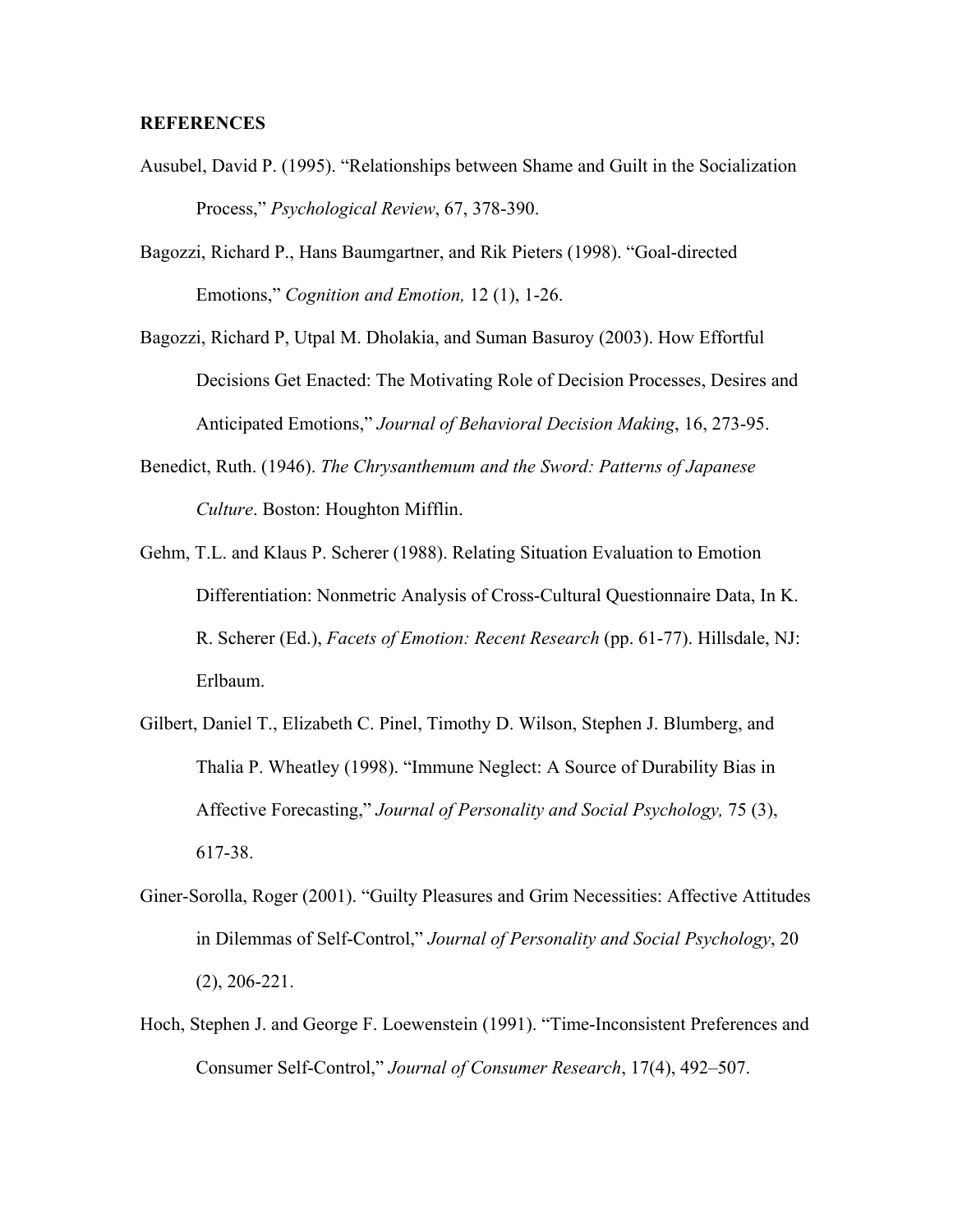- Lerner, Jennifer S. and Dacher Keltner (2001). "Fear, Anger, and Risk," *Journal of Personality and Social Psychology*, 81 (1), 146-59.
- Lewis, Helen Block (1971). *Shame and Guilt in Neurosis,* New York: International University.
- MacInnis, Deborah J., Vanessa M. Patrick, and C. Whan Park (2005). "Looking through the Crystal Ball: The Role of Affective Forecasting and Misforecasting in Consumer Behavior," *Review of Marketing Research*, Vol 2, forthcoming.
- Mauraven, Mark and Roy F. Baumeister (2000). "Self-regulation and Depletion of Limited Resources: Does Self-Control Resemble a Muscle?" *Psychological Bulletin*, 74, 774-789.
- Niedenthal, Paula M., June Price Tangney, and Igor Gavanski (1994). "If Only I Weren't Versus If Only I Hadn't: Distinguishing Shame and Guilt in Counterfactual Thinking," *Journal of Personality and Social Psychology*, 67 (4), 585-95.
- Perugini, Marco and Richard P. Bagozzi (2001). "The Role of Desires and Anticipated Emotions in Goal-directed Behaviors: Broadening and Deepening the Theory of Planned Behavior," *British Journal of Social Psychology*, 40, 79-98.
- Puri, Radhika (1996). "Measuring and Modifying Consumer Impulsiveness: A Cost-Benefit Accessibility Framework," *Journal of Consumer Psychology*, 5 (2), 87- 113.
- Raghunathan, Rajagopal, Naylor, Rebecda W., and Wayne D. Hoyer (2006). "The Unhealthy = Tasty Intuition and Its Effects on Taste Inferences, Enjoyment, and Choice of Food Products," Forthcoming, *Journal of Marketing.*